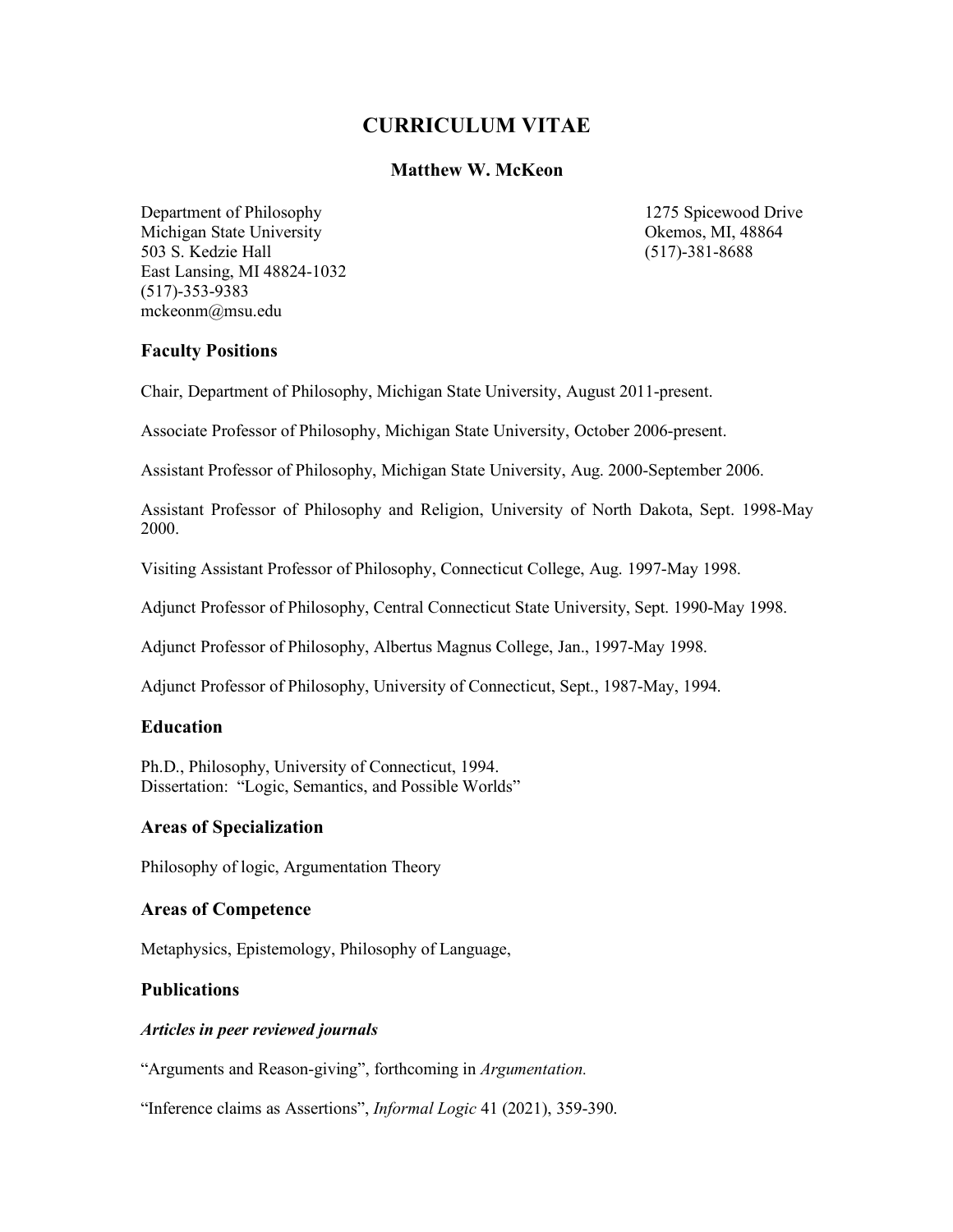"Argument, Inference, and Persuasion", *Argumentation, 35* (2021)*,*339-356.

"Statements of Inference and Begging the Question", *Synthese* 194 (2017), 1919-1943.

"Inference, Circularity, and Begging the Question," *Informal Logic* 35 (2015), 312-341.

"On the Rationale for Distinguishing Arguments from Explanations," *Argumentation* 27 (2013), 283-303.

"A Plea for Logical Objects," *Synthese* 167 (2009), 163-182.

"A Defense of the Kripkean Account of Logical Truth in First-Order Modal Logic," *Journal of Philosophical Logic* 34 (2005), 305-326.

"On The Substitutional Approach to Logical Consequence", 411-446 in *Mistakes of Reasoning*: *Essays in Honour of John Woods*. Ed. A. Irvine and K. Peacocke. Toronto: University of Toronto Press, (2005).

"Logic and Existential Commitment," *Logique et Analyse* 47 (2004), 409-423.

"On the Substitutional Characterization of First-Order Logical Truth, *" History and Philosophy of Logic* 25 (2004), 195-214.

"Models, Validity, and Possible Worlds," 153-166 in *Logical Consequence: Rival Approaches.* Ed. by J. Woods and B. Brown. Oxford: Hermes Science Publishing Ltd., (2001).

"Bertrand Russell and Logical Truth," *Philosophia* 27 (1999), 481-493.

"On the Substantiality of Logic," 55-64 in *The Logica Yearbook 1997*. Ed. By Timothy Childers. Praha: Filosophia, (1998).

**"**Logical Truth in Modal Logic," *Pacific Philosophical Quarterly* 77 (1996), 351-361.

"Logic and Necessary Beings," *Sorites* 4 (1996), 21-35.

"Russell on the Design Argument for God's Existence," *The Bertrand Russell Society Quarterly*  88, 28-30 (1995).

# *Book*

*The Concept of Logical Consequence: An Introduction to Philosophical Logic.* Peter Lang: (2010).

# *Encyclopedia Articles*

"Argument," *The Internet Encyclopedia of Philosophy*. B. Dowden and J. Fieser, General Editor. http://www.iep.utm.edu/, (2013).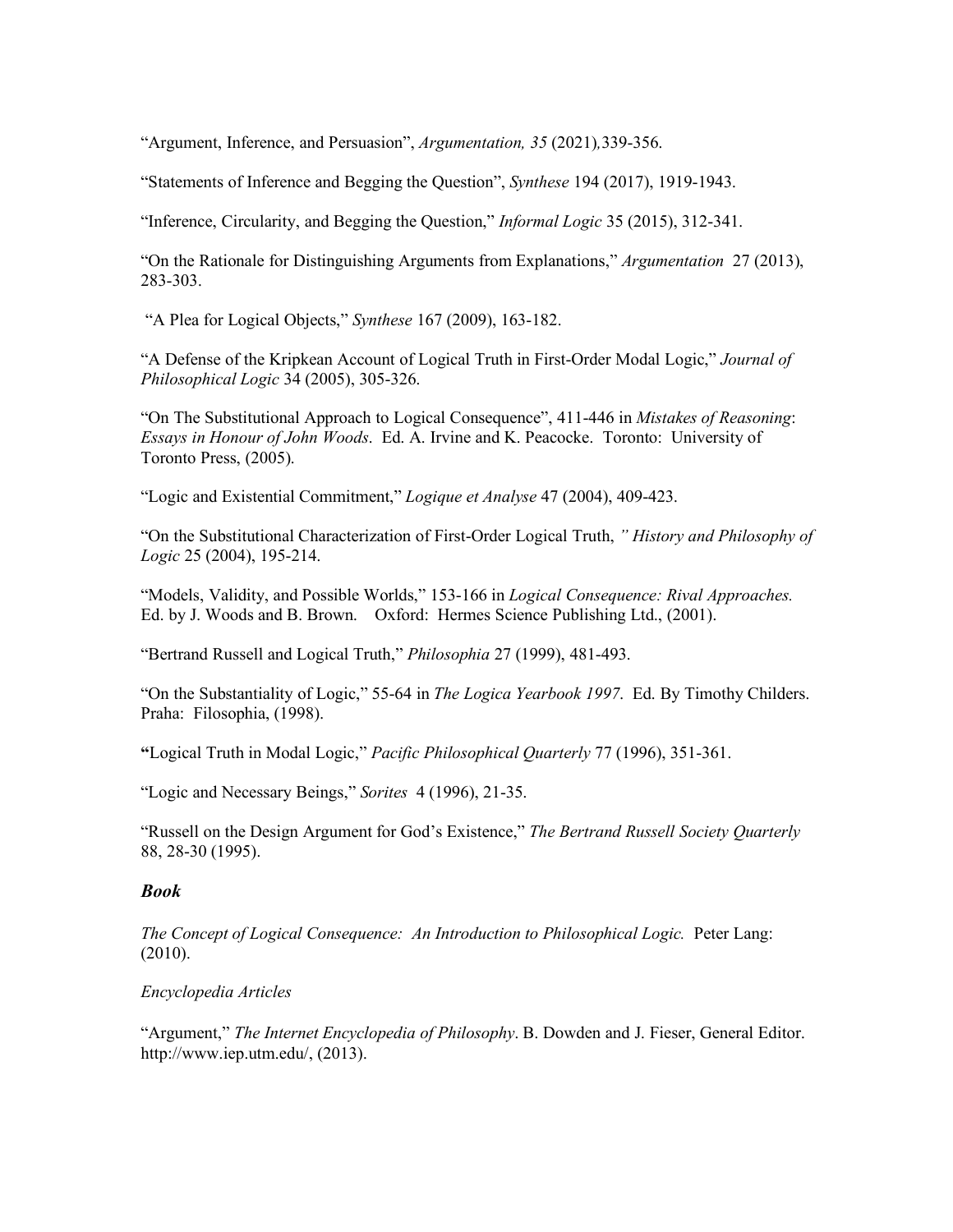"Logical Consequence, Philosophical Considerations," *The Internet Encyclopedia of Philosophy*. B. Dowden and J. Fieser, General Editor. http://www.iep.utm.edu/, (2004).

"Logical Consequence, Deductive Conceptions," *The Internet Encyclopedia of Philosophy*. B. Dowden and J. Fieser, General Editor. http://www.iep.utm.edu/, (2004).

"Logical Consequence, Model-theoretic Conceptions," *The Internet Encyclopedia of Philosophy*. B. Dowden and J. Fieser, General Editor. http://www.iep.utm.edu/, (2004).

*Book Reviews*

"N. Salmon, *Philosophical papers: content, cognition and communication, Vol .II*." *History and Philosophy of Logic* 30, 101-102 (2009).

"G. Englebretsen, Bare facts and naked truths: a new correspondence theory of truth." *History and Philosophy of Logic* 29, 287-289 (2008).

"P.D. Magnus, *Forall x, an introduction to formal logic, version 1.11*." *Teaching Philosophy* 29, 387-390 (2006).

"N. Salmon, *Philosophical papers: metaphysics, mathematics, and meaning, Vol .I*." *History and Philosophy of Logic*" 4, 343-345 (2006).

"L. Wittgenstein, *Tractatus Logico-Philosophicus*, C. K. Ogden Trans, 1999." *Essays in Philosophy* 5, available at http://www.humboldt.edu/~essays/ (2004).

"Colin McGinn, *Logical Properties: Identity, Existence, Predication, Necessity, Truth*." *The Bulletin of Symbolic Logic* 9, 39-42 (2003).

"Antony Flew, *Philosophical Essays*,' Ed. By John Shosky." *The Bertrand Russell Society Quarterly* 100, 29-33 (1998).

# **Referee for the following journals**

| Logique et Analyse      | History and Philosophy of Logic |
|-------------------------|---------------------------------|
| Synthese                | Journal of Pragmatics           |
| Mind                    | Informal Logic                  |
| Philosophy and Rhetoric | Language and Communication      |
| Erkenntnis              |                                 |

#### **Fellowship and Grant**

Participant in the NEH Summer Seminar, "Proofs and Refutations in Mathematics Today," from June  $25<sup>th</sup>$  to August  $3<sup>rd</sup>$  of 2001 at Case Western Reserve University.

IRGP (MSU intramural) grant awarded in 2003 for course release for the fall semester of 2004.

#### **Other Work Experience**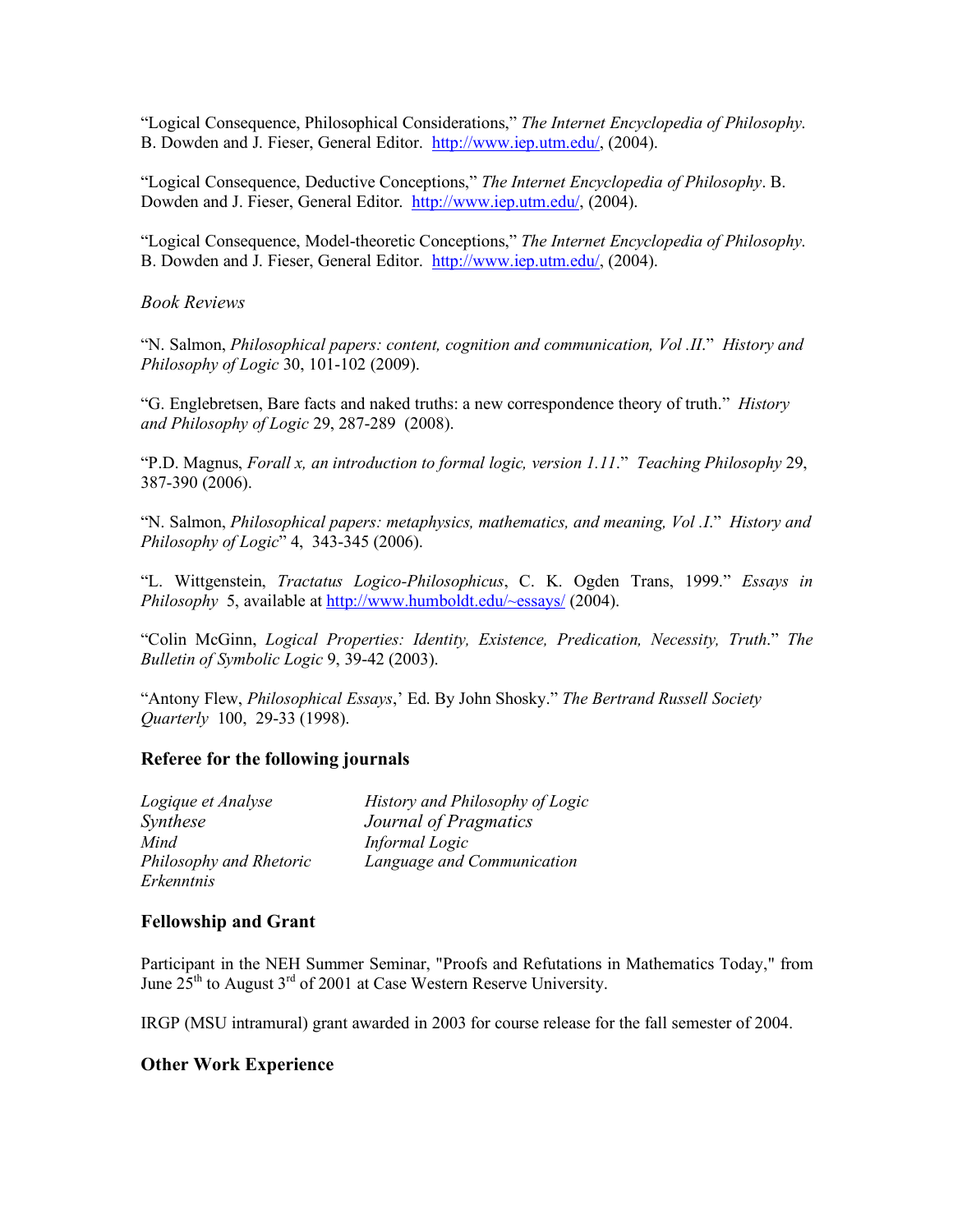Community Educator--Violence Intervention Program, Women's Center of Southeastern Connecticut, Inc., Sept., 1995-June 1997.

# **Presentations Peer Reviewed National Meetings**

*Russell and Logical Ontology* presented on December 30<sup>th</sup> for the 2003 Eastern Divisional meeting of the American Philosophical Association in Washington DC.

*Truth Simpliciter and Logical Consequence* presented on December 30<sup>th</sup> for the 2001 Eastern Divisional meeting of the American Philosophical Association in Atlanta, GA.

*Hartry Field on Logical Truth in Modal Logic* presented on December 30<sup>th</sup> for the 1997 Eastern Divisional meeting of the American Philosophical Association in Philadelphia, PA.

*Models, Validity, and Possible Worlds* presented on December 28<sup>th</sup> for the 1996 meeting of the Eastern Divisional of the American Philosophical Association in Atlanta, Georgia.

*Bertrand Russell and Logical Truth* presented on April 26<sup>th</sup> for the 1996 meeting of the Central Divisional of the American Philosophical Association in Chicago, Illinois.

# **Peer Reviewed International Meetings**

*Argument, Inference, and Persuasion* presented on June 5<sup>th</sup> 2020 for Ontario Society for the Study of Argumentation, OSSA 12: "Evidence, Persuasion, and Identity". ZOOM conference.

*Entailment and Inference* presented on June 29<sup>th</sup> 2019 for *The Epistemology of Reasoning* conference held at the University of Cologne, Germany.

*Quine on why Quantification Requires Identity* presented on September 8<sup>th</sup> for the III Principia International Symposium 2003 in Florianopolis, Brazil.

*On the Substantiality of Logic* presented on June 18<sup>th</sup>, 1997 in Liblice, Czech Republic for the Academy of Sciences of the Czech Republic on the occasion of the 11th International Symposium LOGICA 97'.

# **Society Meetings**

*On the Rationale for Distinguishing Arguments from Explanations* presented on December 30th for the 2011 Association for Informal Logic & Critical Thinking session at the APA, Washington DC.

*A Plea for Logical Objects* presented on May 27th for the 2006 annual meeting of the Bertrand Russell Society at The University of Iowa, Iowa City, IA.

*On the Kripkean Account of Logical Truth in First-Order Modal Logic* presented on April 23rd for the 2004 spring meeting of the Association for Symbolic Logic in Chicago, Ill.

*Russell on Logical Truth and Modality* presented on December 29<sup>th</sup> for the 2001 Bertrand Russell Society meeting at the Eastern Divisional meeting of the American Philosophical Association in Atlanta, GA.